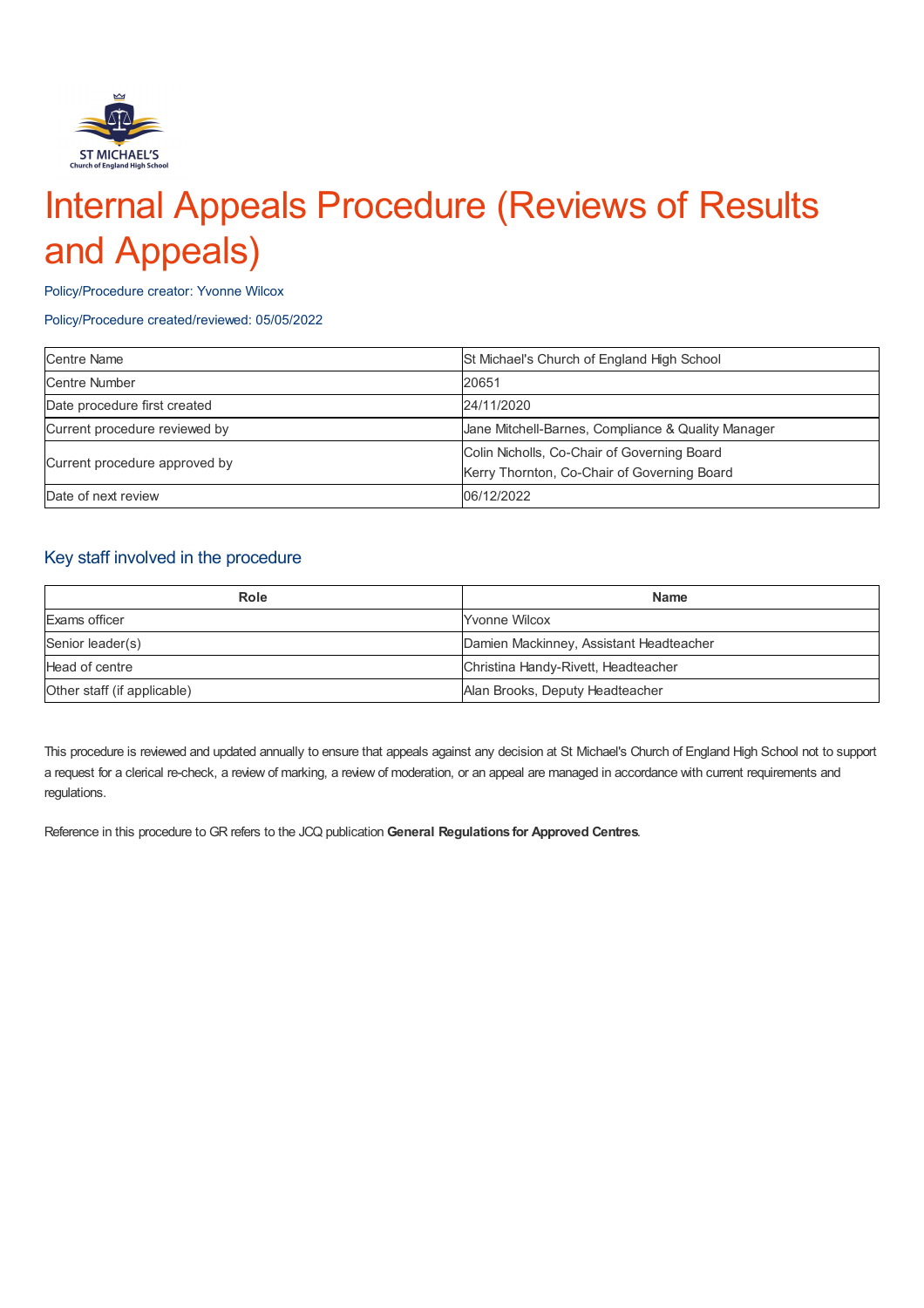## Introduction

Following the issue of results, awarding bodies make post-results services available (see below for details of how these are managed at St Michael's Church of England High School)

If teaching staff at St Michael's Church of England High School or a candidate (or his/her parent/carer) have a concern that a result may not be accurate, post-results services may be considered.

The JCQ post-results services currently available are detailed below.

#### **Reviewsof Results** (RoRs):

- Service 1 (Clerical re-check) This is the only service that can be requested for objective tests (multiple choice tests)
- Service 2 (Review of marking)
- Priority Service 2 (Review of marking) This service is only available for externally assessed components of GCE A-level specifications (an individual awarding body may also offer this priority service for other qualifications)
- Service 3 (Review of moderation) This service is not available to an individual candidate

#### **Access to Scripts** (ATS):

- Copies of scripts to support reviews of marking
- Copies of scripts to support teaching and learning

## Purpose of the procedure

The purpose of this procedure is to confirm the arrangements at St Michael's Church of England High School for dealing with candidate appeals against any centre decision not to support a clerical re-check, a review of marking, a review of moderation, or an appeal.

This procedure ensures compliance with JCQ regulations (GR 5.13) which state that centres must have available for inspection purposes and draw to the attention of candidates and their parents/carers, a written internal appeals procedure to manage disputes when a candidate disagrees with a centre decision not to support a clerical re-check, a review of marking, a review of moderation or an appeal.

## Post-results services

At St Michael's Church of England High School:

(updated 2021/22) Candidates are made aware of the arrangements for post-results services and the availability of senior members of centre staff immediately after the publication of results, before they sit any examinations

Candidates are made aware/informed by the publication of this information on the school website.

Full details of the post-results services, internal deadline(s) for requesting a service and the fees charged (where applicable) are provided by the exams officer on results day.

#### Centre actions in response to a concern about a result

Where a concern is expressed that a particular result may not be accurate, St Michael's Church of England High School will:

Look at the marks awarded for each component part of the qualification alongside any mark schemes, relevant result reports, grade boundary information etc., when made available by the awarding body, to determine if the concern may be justified

For **written** components that contributed to the final grade, St Michael's Church of England High School will:

• Where a place a university or college is at risk, consider supporting a request for a Priority Service 2 review of marking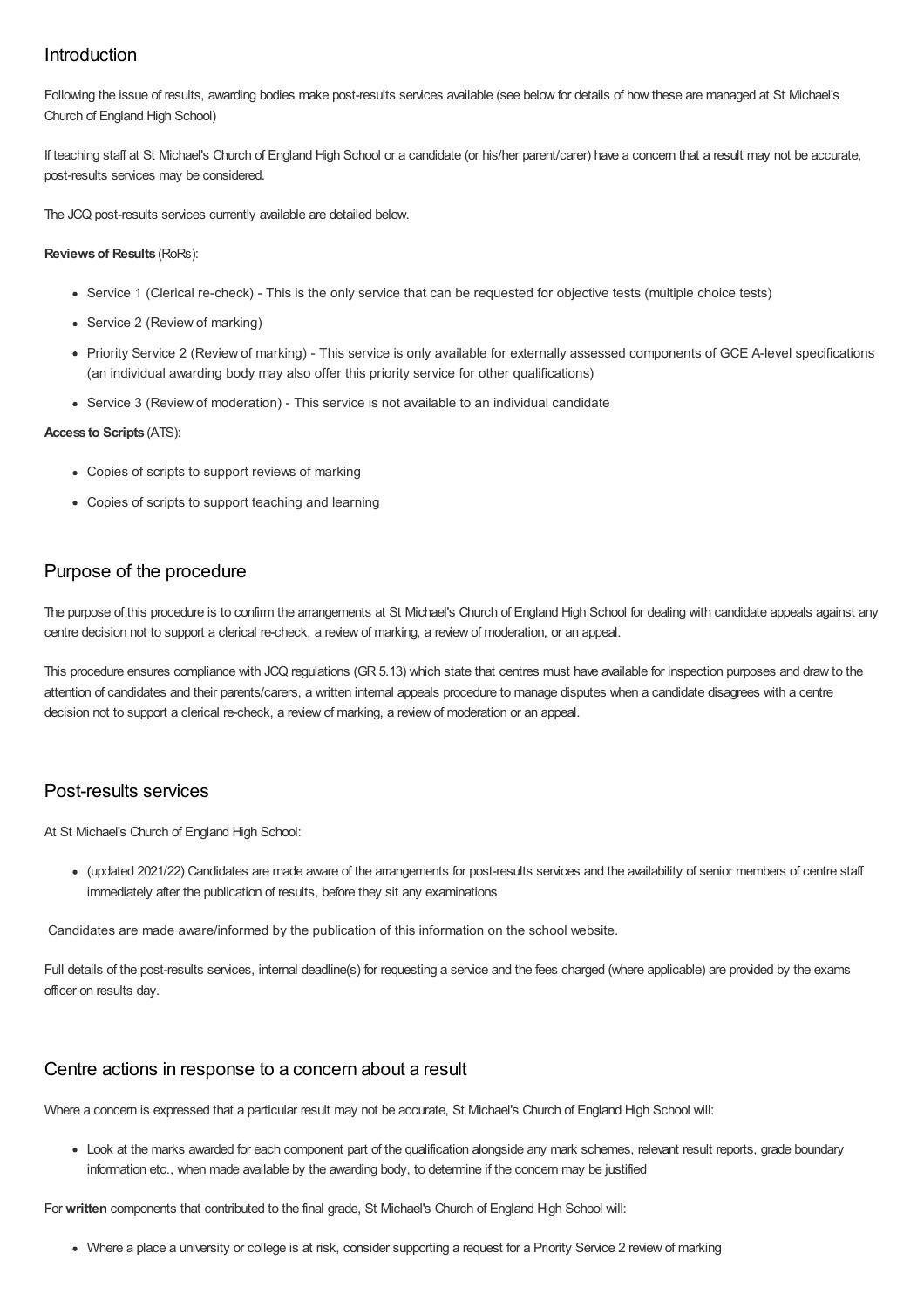In all other instances:

- Consider accessing the script by:
	- (where the service is made available by the awarding body) requesting a priority copy of the candidate's script to support a review of marking by the awarding body deadline OR
	- (where the option is made available by the awarding body) viewing the candidate's marked script online to consider if requesting a review of marking is appropriate
- Collect written consent/permission from the candidate to access the script
- On access to the script, consider if it is felt that the agreed mark scheme has been applied correctly in the original marking and if the centre considers there are any errors in the marking
- Support a request for the appropriate Review of Results service (clerical re-check or review of marking) if any error is identified
- Collect written consent from the candidate to request the Review of Results service before the request is submitted
- Where relevant, advise an affected candidate to inform any third party (such as a university or college) that a review of marking has been submitted to an awarding body

Additional centre-specific actions:

• not applicable

For **moderated** components that contributed to the final grade St Michael's Church of England High School will:

- Confirm that a review of moderation cannot be undertaken on the work of an individual candidate or the work of candidates not in the original sample submitted for moderation
- Consult the moderator's report/feedback to identify any issues raised
- Determine if the centre's internally assessed marks have been accepted without change by the awarding body if this is the case, a Review of Results service 3 (Review of moderation) will not be available
- Determine if there are any grounds to submit a request for a review of moderation for all candidates in the original sample

Additional centre-specific actions:

• not applicable

#### Candidate consent

St Michael's Church of England High School will:

- Acquire written candidate consent (accepting informed consent via candidate email) in all cases before a request for a Review of Results service 1 or 2 (including priority service 2) is submitted to the awarding body
- Acquire informed candidate consent to confirm the candidate understands that the final subject grade and/or mark awarded following a clerical recheck or a review of marking, and any subsequent appeal, may be lower than, higher than, or the same as the result which was originally awarded
- Only collect candidate consent after the publication of results

Additional centre-specific actions:

• not applicable